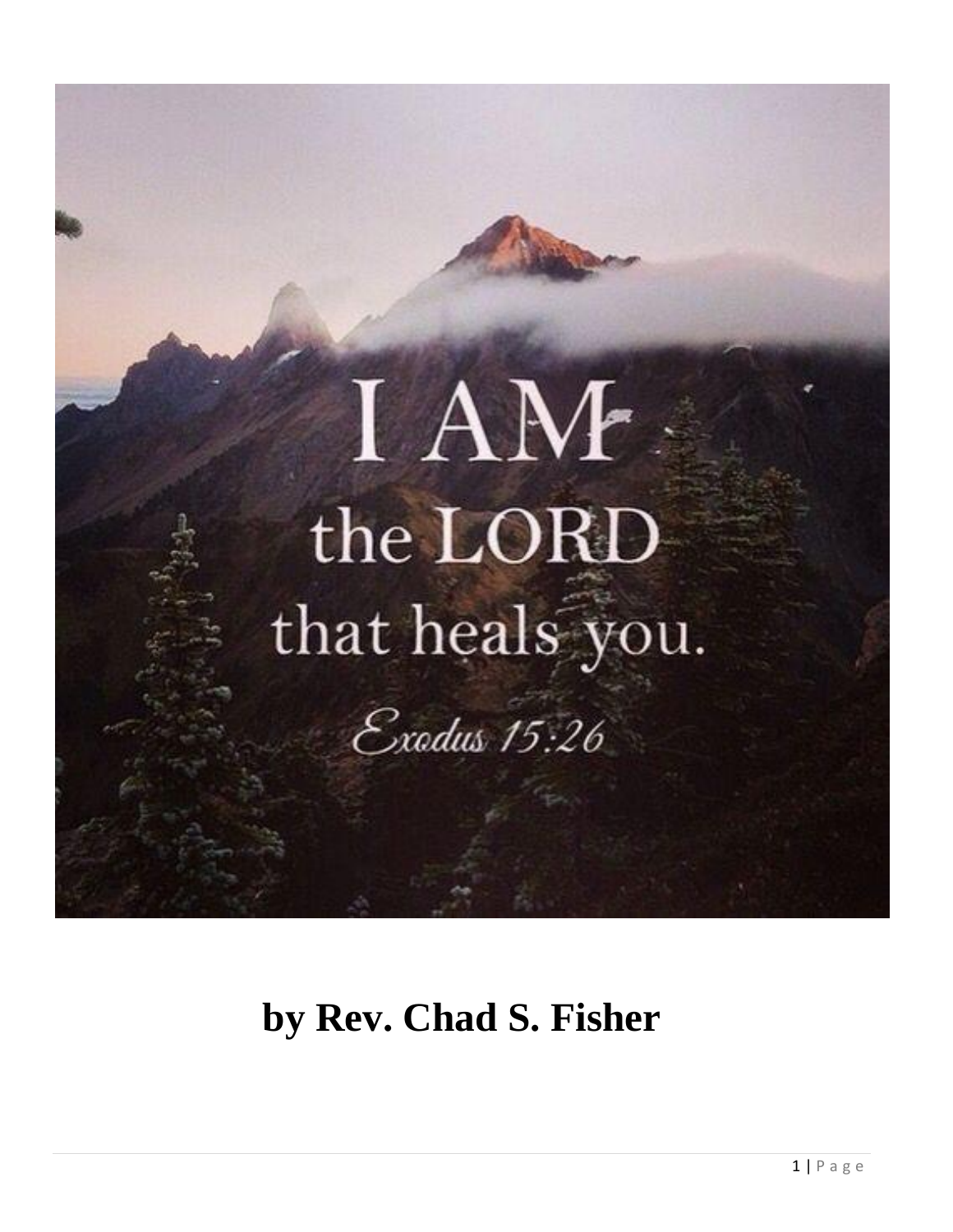## **TABLE OF CONTENTS**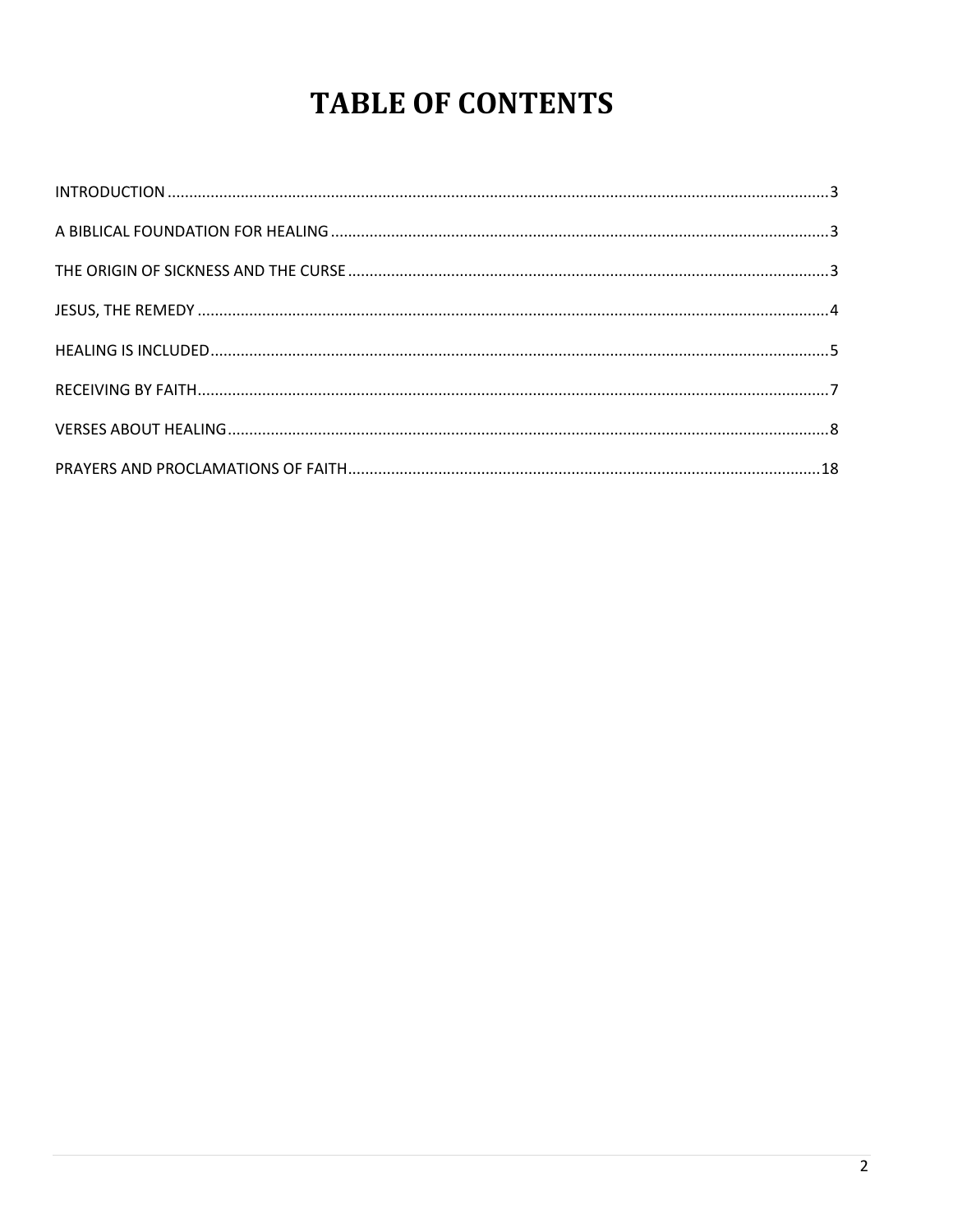## <span id="page-2-0"></span>**INTRODUCTION**

A great promise of scripture is that **Jesus Christ is the same yesterday, and today, and forever – Hebrews 13:8.** 

The Bible records that Jesus went about and healed the sick, cleansed the lepers, raised the dead, forgave sinners, and delivered those who were oppressed. The Bible gives an account that every one that came to Jesus looking to be healed received.

As Hebrews points out, Jesus is the same today as He was in New Testament times, and He will continue to be the same tomorrow. He has not changed. His power is the same. His love and compassion towards us have not changed. His desire to save, heal, and deliver is the same. Whatever Jesus did for the people when He walked the earth, He will do for us today.

Jesus said, **"I am come that they might have life, and that they might have it more abundantly" - John 10:10b.** This life He spoke about includes natural and physical life to our bodies.

### <span id="page-2-1"></span>**A BIBLICAL FOUNDATION FOR HEALING**

The Bible is the foundation upon which everything we believe is established. This is for every area of our life, including the health of our minds and bodies.

#### **2 Timothy 3:16-17 - All scripture is given by inspiration of God, and is profitable for doctrine, for reproof, for correction, for instruction in righteousness: That the man of God may be perfect, thoroughly furnished unto all good works.**

To understand what the Bible says about healing, we need to know from scripture what Jesus accomplished, and why and how it all came about.

### <span id="page-2-2"></span>**THE ORIGIN OF SICKNESS AND THE CURSE**

Sickness and disease came as a result of what happened in the Garden of Eden. God commanded Adam, **"But of the tree of the knowledge of good and evil, thou shalt**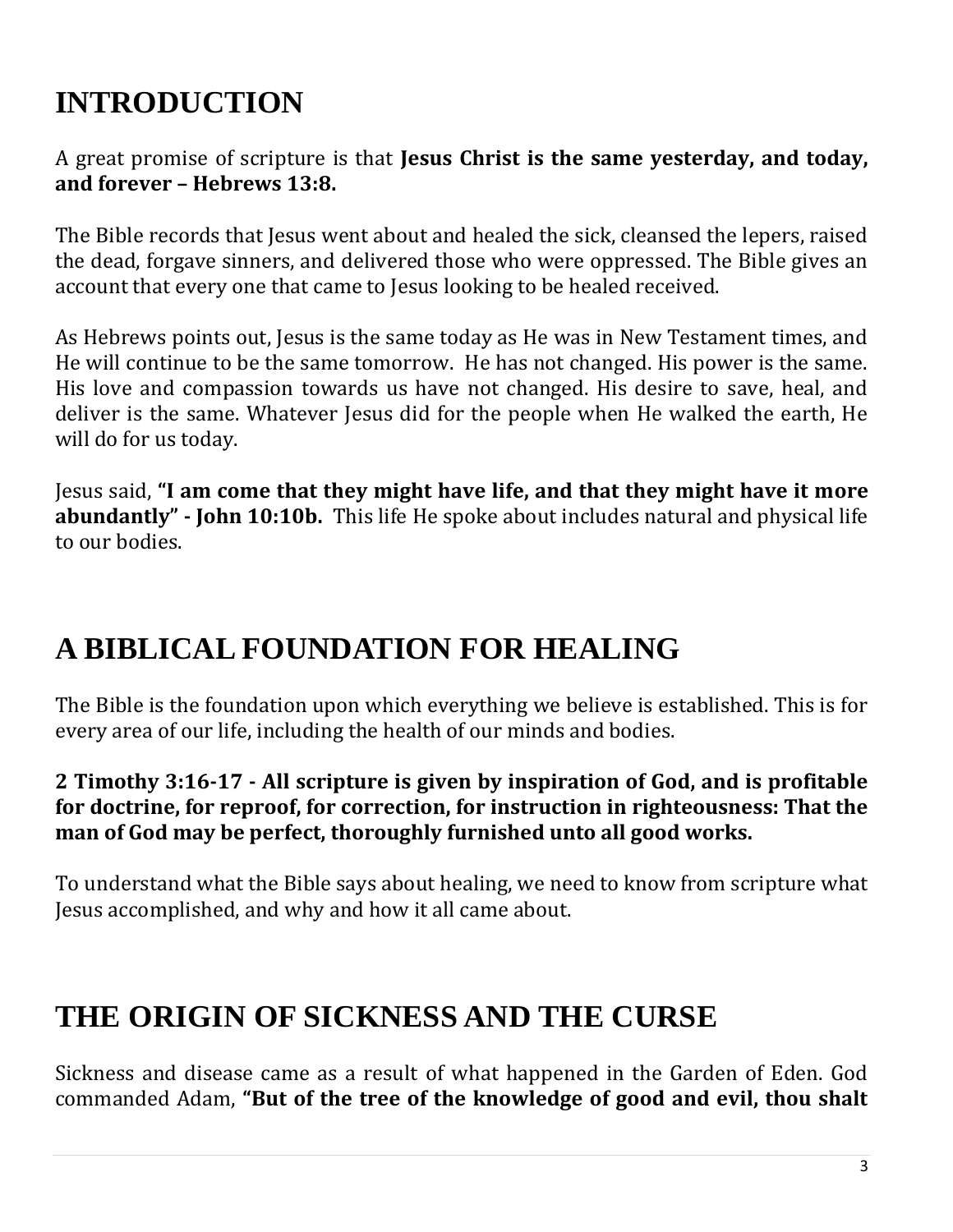#### **not eat of it: for in the day that thou eatest thereof thou shalt surely die" – Genesis 2:17.**

Adam and Eve were permitted to eat fruit from all the trees in the Garden of Eden except from tree of the knowledge of good and evil. This was the only law that God commanded Adam to live by. Just as in our natural world, there are consequences to breaking the law that God gives. And God warned Adam that if he disobeyed God, the curse of spiritual death, separation from God, and physical death would result.

In reading, **Genesis 3:22-24**, it tells us that Adam did disobey God, and was driven from the Garden. Man became the slave of sin and death. Sin and the curse of it entered the world through Adam.

#### **Romans 5:12 - Wherefore, as by one man** *(Adam)* **sin entered into the world, and death by sin; and so death passed upon all men, for that all have sinned:**

The spiritual and physical nature of Adam was changed, and as a result, the sinful nature, and the consequences were passed on to all mankind. Humanity was cursed because Adam disobeyed the law.

It's essential to recognize that we are all born as lawbreakers. We all descend from Adam and therefore are born with this sinful nature. The Bible makes this very clear in other verses.

#### **Romans 3:23 - For all have sinned and come short of the glory of God**

#### **Ecclesiastes 7:20 - For there is not a righteous man on earth who only does good and refrains from sin.**

We have all broken the law of God; we are not righteous in and of ourselves, we come short of that which God calls us to. Therefore, we are all in a place where the curse of the law is upon us.

### <span id="page-3-0"></span>**JESUS, THE REMEDY**

The good news is that Jesus came to remedy and restore that which Adam lost. A verse in Romans highlights what Jesus came to do. **For as by one man's** *(Adam)* **disobedience many were made sinners, so by the obedience of one** *(Jesus)* **shall many be made righteous. – Romans 5:19**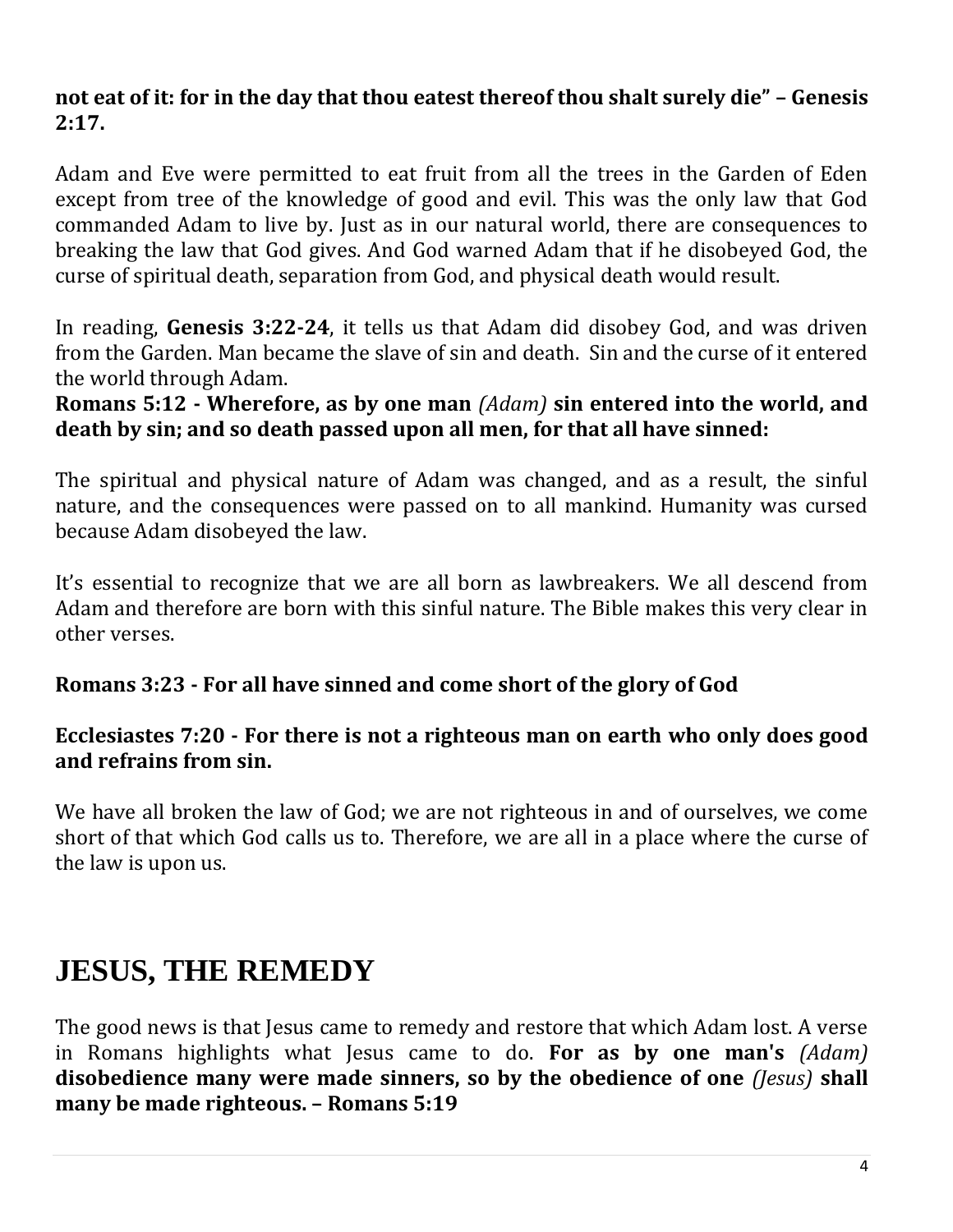Jesus came and fulfilled the law and, in doing so, paid the price for mankind to be made free from the curse and once again be in relationship with God and receive His favor.

**Galatians 3:13-14 - Christ hath redeemed** *(paid for our freedom)* **us from the curse of the law, being made a curse for us: for it is written, Cursed is every one that hangeth on a tree: That the blessing of Abraham might come on the Gentiles through Jesus Christ; that we might receive the promise of the Spirit through faith.**

When Jesus went to the cross, there was a supernatural legal transaction that took place. That which was lost, that which was dead, that which was cursed was purchased by the activities of Christ on the cross.

**Titus 2:14 -** *(Jesus Christ)* **who gave Himself for us, that He might redeem** *(purchase our freedom)* **us from all iniquity, and purify unto Himself a peculiar people, zealous of good works.**

### <span id="page-4-0"></span>**HEALING IS INCLUDED**

The foundation for our healing comes out of what we have just looked at. Spiritual death and physical death are a result of the curse of the law, but so is any form of sickness or disease.

In Deuteronomy, it reveals that sickness and disease are a result of the curse, which comes because of sin.

**Deuteronomy 28:58-61 - If thou wilt not observe to do all the words of this law that are written in this book, that thou mayest fear this glorious and fearful name, The Lord Thy God; then the Lord will make thy plagues wonderful, and the plagues of thy seed, even great plagues, and of long continuance, and sore sicknesses, and of long continuance. Moreover he will bring upon thee all the diseases of Egypt, which thou wast afraid of; and they shall cleave unto thee. Also every sickness, and every plague, which is not written in the book of this law, them will the Lord bring upon thee, until thou be destroyed.**

Sickness is a curse for breaking God's law. Sickness and disease are not normal. They were not part of the original creation. It is not because we live in a world where our bodies get worn down or become old. That comes about because, just like death, sickness is a curse.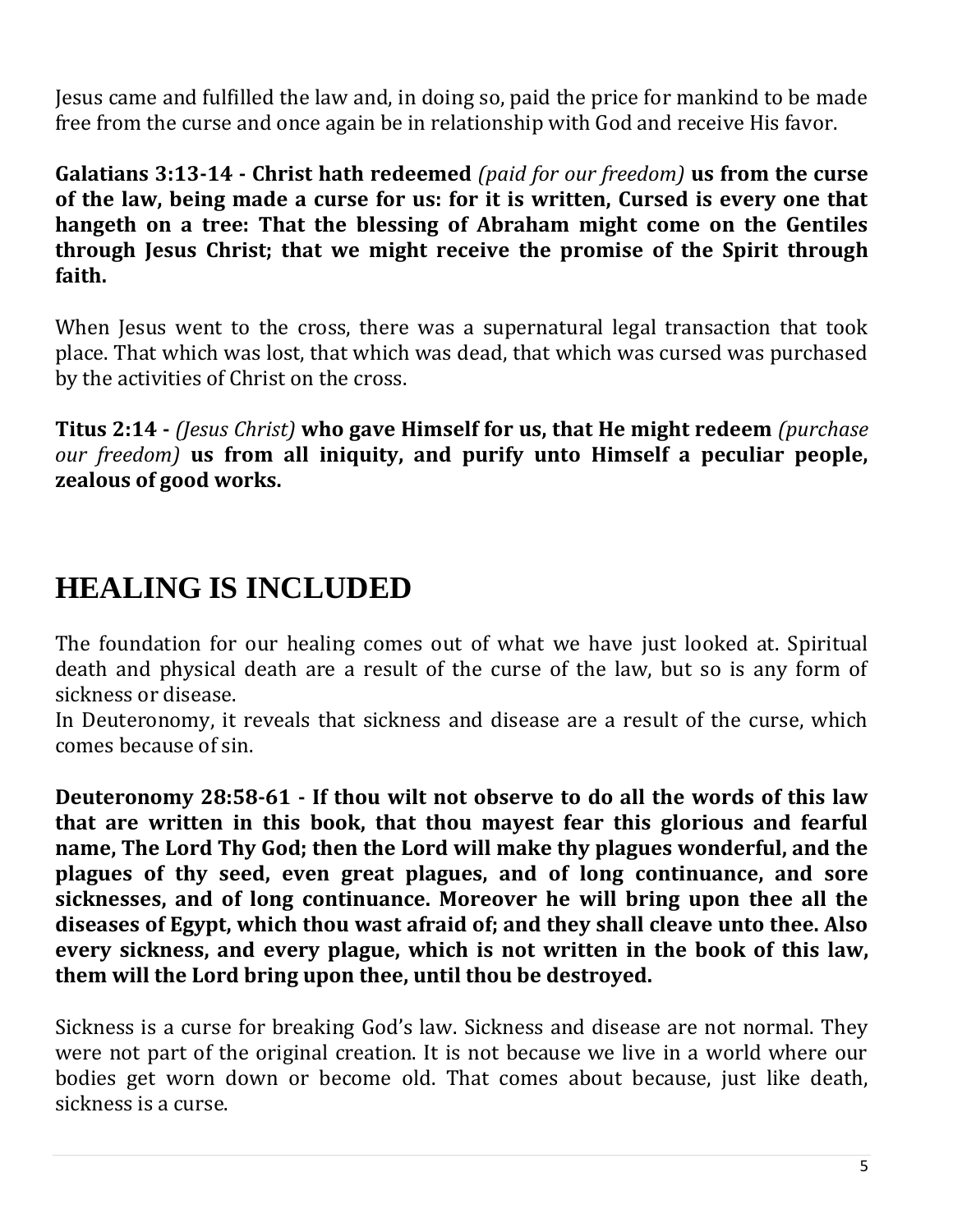Through the fall, humanity lost everything, including health (physical, mental, emotional). Every affliction that attaches itself to us, to bring pain and destruction is as a result of the curse of the law. This also includes emotional and mental sickness.

Yet, Jesus was anointed and called to bring freedom; to bring healing.

**Luke 4:18 - The Spirit of the Lord is upon me, because he hath anointed me to preach the gospel to the poor; he hath sent me to heal the brokenhearted, to preach deliverance to the captives, and recovering of sight to the blind, to set at liberty them that are bruised,**

It says in **Acts 10:38 - How God anointed Jesus of Nazareth with the Holy Ghost and with power: who went about doing good, and healing all that were oppressed of the devil; for God was with him.**

There is a close connection between sin and sickness, just as there is a close intimate connection between the body and the soul. Sin in the soul causes sickness in the body. That is not to suggest that everyone who is sick has committed some horrible sin, and now are being judged with sickness. What this is saying is everyone has been born into sin, and that is the root cause for sickness.

It is important to recognize that because there is such an intimate relationship between sin and sickness, the only remedy for sickness is found in the cure for sin.

Looking back at **Galatians 3:13**, it says that - **Christ has redeemed** *(purchased our freedom)* **us from the curse** *(every curse, there is no qualification)* **of the law by being made a curse for us.**

The work of the cross is not partial but complete and whole. Since Jesus has redeemed us from the curse of the law, and sickness is part of the curse, Christ has redeemed us from sickness.

Healing is part of our inheritance. It belongs to us just as much as the forgiveness of sins. It belongs to us because it has been provided for us by Jesus Christ.

Isaiah foretold of what Jesus would accomplish when he wrote; **He was despised and rejected of men, a man of sorrows and acquainted with grief. And we hid, as it were, our faces from him; he was despised, and we did not esteem him. Surely he has borne our grief and carried our sorrows; Yet we esteemed him stricken, smitten of God, and afflicted. But he was wounded for our transgressions, he was**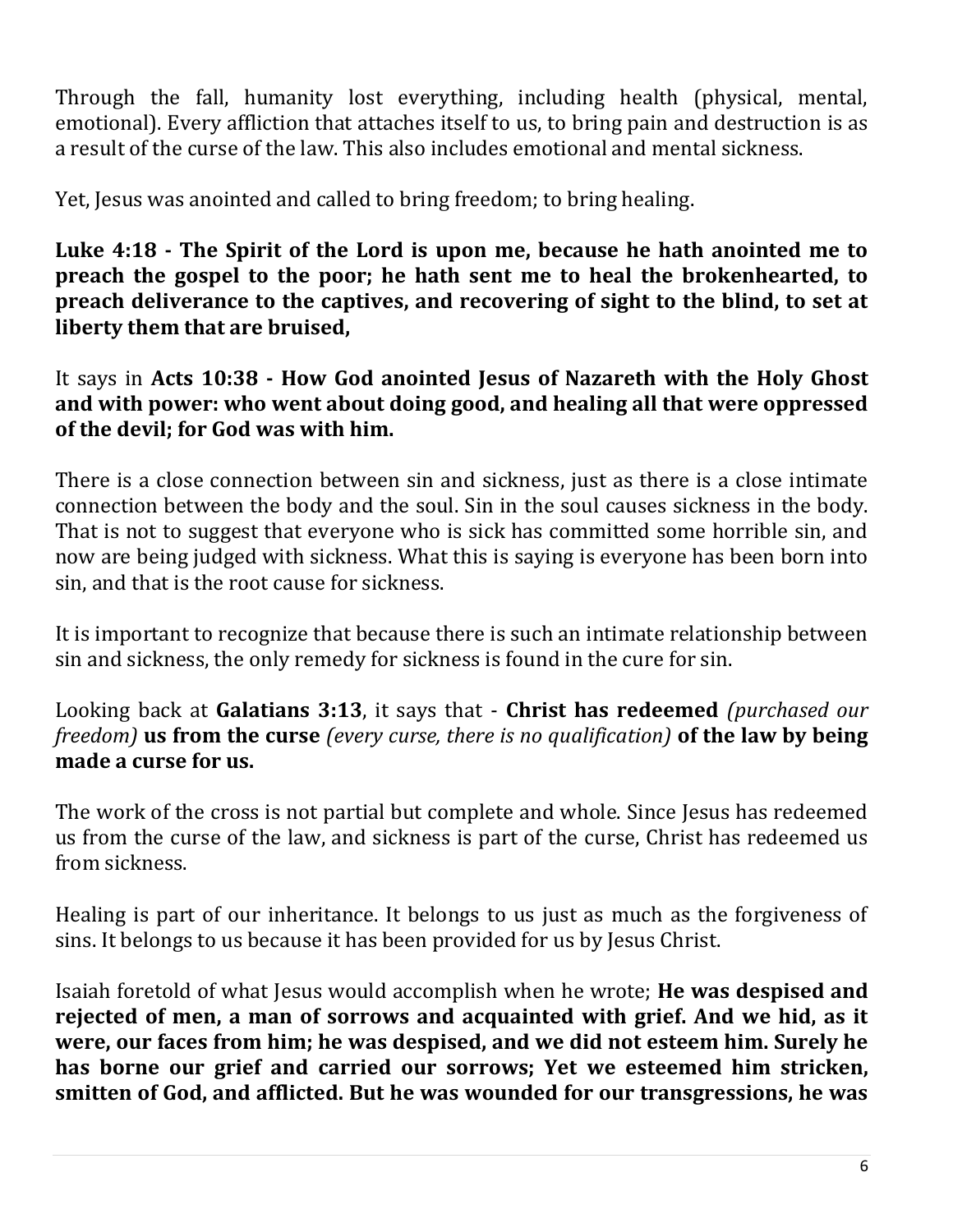#### **bruised for our iniquities; the chastisement of our peace was upon him, and by his stripes we are healed. - Isaiah 53:3-5**

Many take this passage to speak only of our spiritual state and that it doesn't relate to our physical bodies. Yet verse 4 directly translated from the Hebrew reads, *"Surely, he has borne our sickness, and carried our pains."*

Matthew confirms this when he writes, **That it might be fulfilled which was spoken by Esaias** *(Isaiah)* **the prophet, saying, Himself took our infirmities, and bare our sicknesses. - Matthew 8:17**

Jesus provided deliverance from sin and sickness for us when He purchased our redemption on the cross.

Therefore, if I can believe that God laid my iniquities (sin) on Jesus, and as a result of Christ carrying my iniquities, I am now free from condemnation, and I have salvation, then I can also believe what the passage says about sickness. Which is, that God laid my sickness and disease on Jesus, that Jesus has carried it, so I don't have to carry it. He paid the price, so I am now free from condemnation, I am free from the curse, and by His stripes I am healed. Healing belongs to us as forgiveness of sin, and salvation belongs to us.

### <span id="page-6-0"></span>**RECEIVING BY FAITH**

Just as salvation is only received by faith, healing can only be received by faith. It cannot be earned or worked for.

**Ephesians 2:8-9 - For by grace are ye saved through faith; and that not of yourselves: it is the gift of God: Not of works, lest any man should boast.**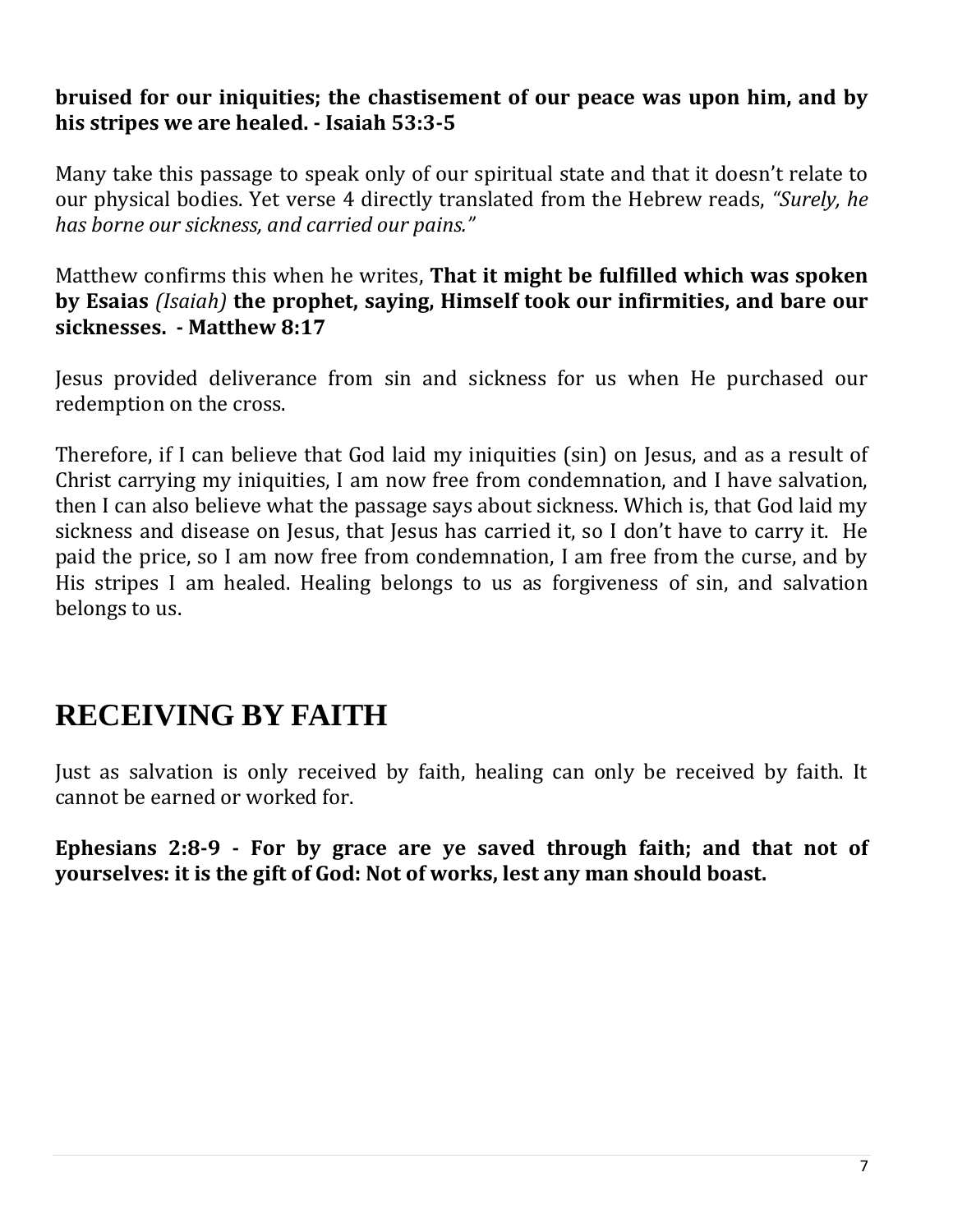## <span id="page-7-0"></span>**VERSES ABOUT HEALING**

*Our hope rests in God's Word. To continue to build our faith, we need to hear the Word of God continually. Regularly read the following verses on healing out loud and allow faith to be built in your life for the health and strength of your body.*

**Exodus 15:26 -** And said, If thou wilt diligently hearken to the voice of the LORD thy God, and wilt do that which is right in his sight, and wilt give ear to his commandments, and keep all his statutes, I will put none of these diseases upon thee, which I have brought upon the Egyptians: for I am the LORD that healeth thee.

**Numbers 21:7-9 -** Therefore the people came to Moses, and said, We have sinned, for we have spoken against the Lord, and against thee; pray unto the Lord, that he take away the serpents from us. And Moses prayed for the people. And the Lord said unto Moses, Make thee a fiery serpent, and set it upon a pole: and it shall come to pass, that every one that is bitten, when he looketh upon it, shall live. And Moses made a serpent of brass, and put it upon a pole, and it came to pass, that if a serpent had bitten any man, when he beheld the serpent of brass, he lived.

**2 Chronicles 7:14 -** If my people, which are called by my name, shall humble themselves, and pray, and seek my face, and turn from their wicked ways; then will I hear from heaven, and will forgive their sin, and will heal their land.

**2 Chronicles 30:20 -** And the LORD hearkened to Hezekiah, and healed the people.

**Psalm 6:2 -** Have mercy upon me, O LORD; for I am weak: O LORD, heal me; for my bones are vexed.

**Psalm 30:2 -** O LORD my God, I cried unto thee, and thou hast healed me.

**Psalm 103:1-5 -** Bless the LORD, O my soul: and all that is within me, bless his holy name. Bless the LORD, O my soul, and forget not all his benefits:Who forgiveth all thine iniquities; who healeth all thy diseases; Who redeemeth thy life from destruction; who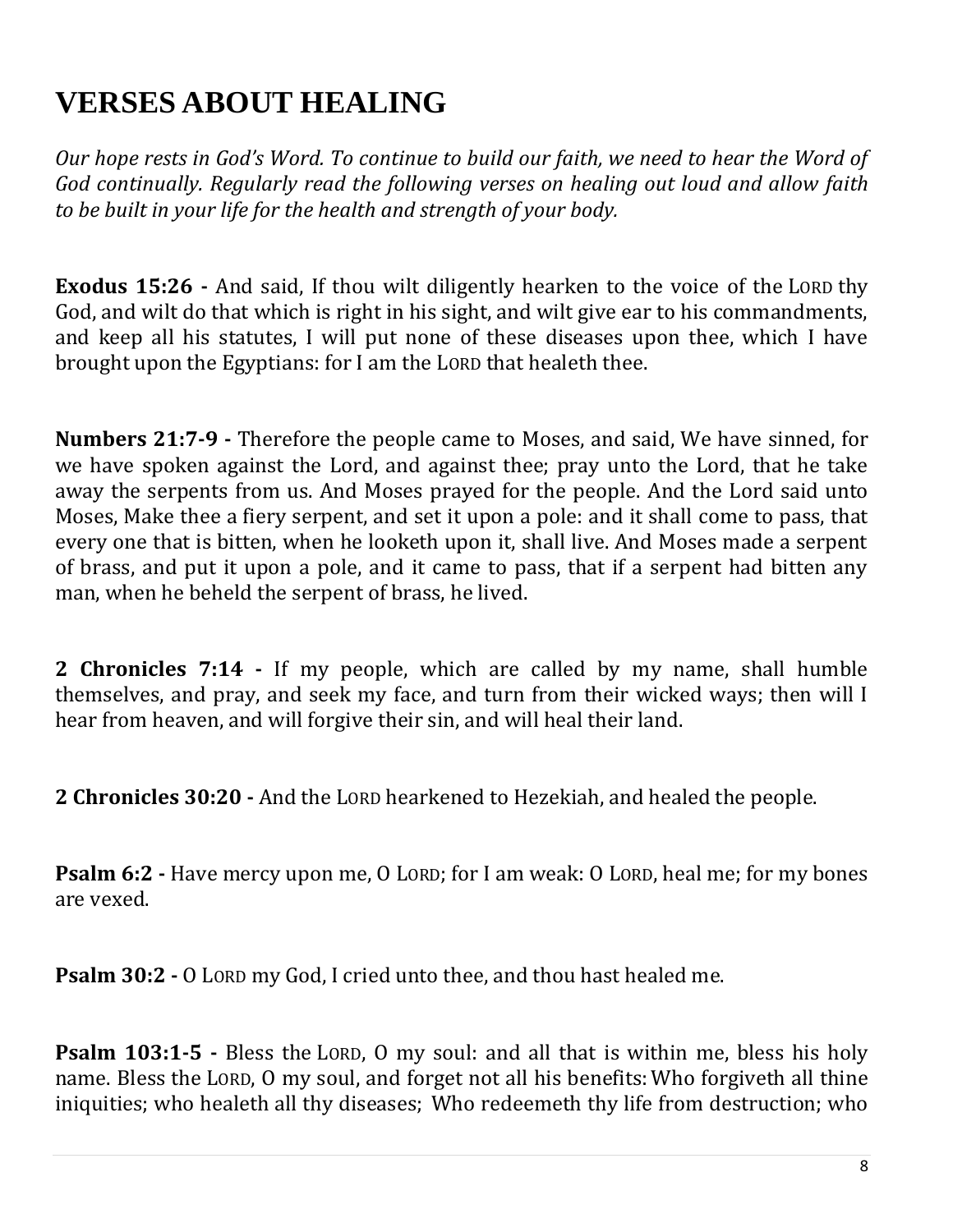crowneth thee with lovingkindness and tender mercies; Who satisfieth thy mouth with good things; so that thy youth is renewed like the eagle's.

**Psalm 107:20 -** He sent his word, and healed them, and delivered them from their destructions.

**Psalm 147:3 -** He healeth the broken in heart, and bindeth up their wounds.

**Proverbs 4:20-22 -** My son, attend to my words; incline thine ear unto my sayings. Let them not depart from thine eyes; keep them in the midst of thine heart. For they are life unto those that find them, and health to all their flesh.

**Proverbs 12:18 -** There is that speaketh like the piercings of a sword: but the tongue of the wise is health.

**Proverbs 13:17 -** A wicked messenger falleth into mischief: but a faithful ambassador is health.

**Proverbs 16:24 -** Pleasant words are as an honeycomb, sweet to the soul, and health to the bones.

**Isaiah 53:3-5 -** He is despised and rejected of men; a man of sorrows, and acquainted with grief: and we hid as it were our faces from him; he was despised, and we esteemed him not. Surely he hath borne our griefs, and carried our sorrows: yet we did esteem him stricken, smitten of God, and afflicted. But he was wounded for our transgressions, he was bruised for our iniquities: the chastisement of our peace was upon him; and with his stripes we are healed.

**Jeremiah 17:14 -** Heal me, O LORD, and I shall be healed; save me, and I shall be saved: for thou art my praise.

**Matthew 4:23-24 -** And Jesus went about all Galilee, teaching in their synagogues, and preaching the gospel of the kingdom, and healing all manner of sickness and all manner of disease among the people. And his fame went throughout all Syria: and they brought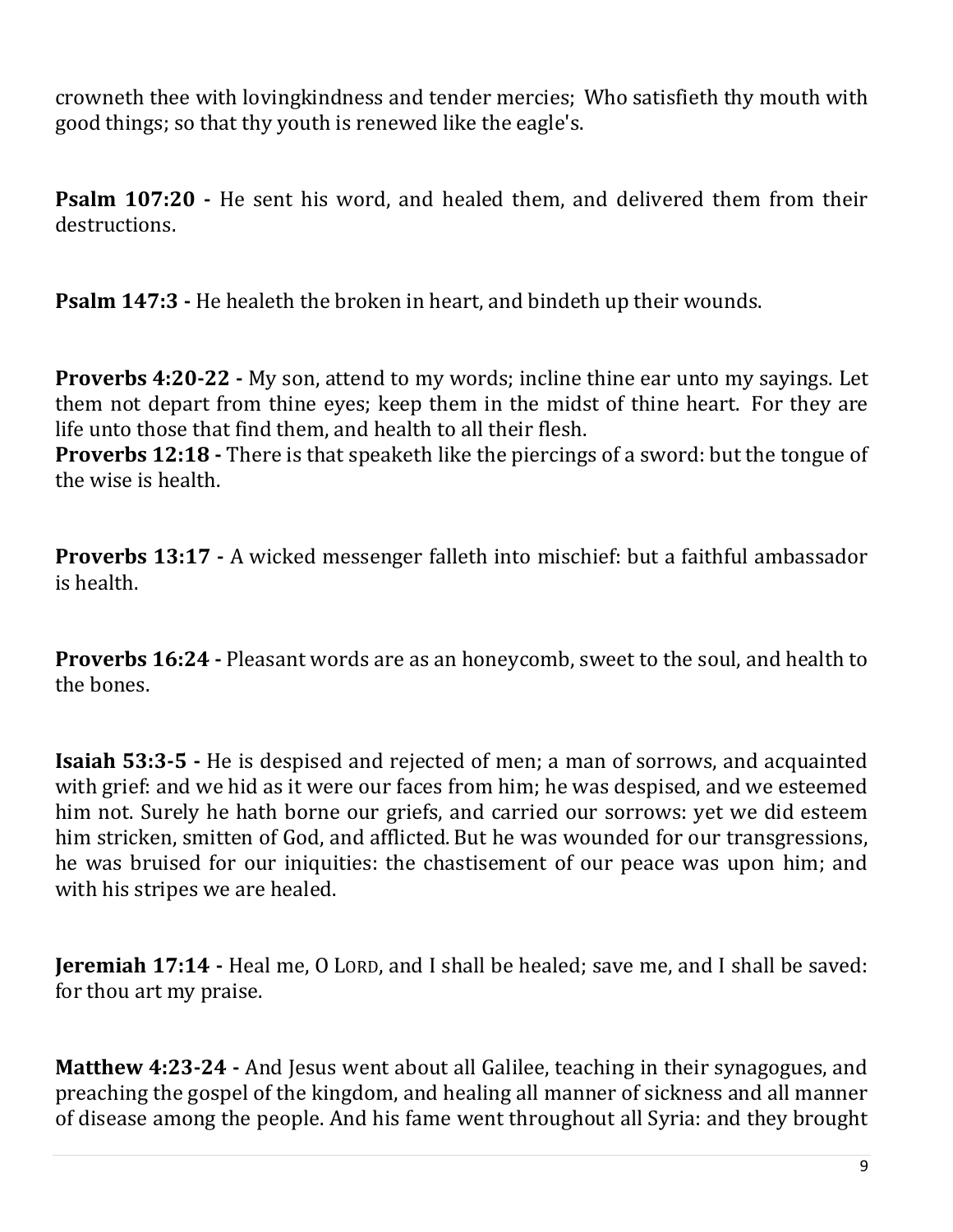unto him all sick people that were taken with divers diseases and torments, and those which were possessed with devils, and those which were lunatick, and those that had the palsy; and he healed them.

**Matthew 8:14-15 -** And when Jesus was come into Peter's house, he saw his wife's mother laid, and sick of a fever. And he touched her hand, and the fever left her: and she arose, and ministered unto them.

**Matthew 8:5-13 -** And when Jesus was entered into Capernaum, there came unto him a centurion, beseeching him, and saying, Lord, my servant lieth at home sick of the palsy, grievously tormented. And Jesus saith unto him, I will come and heal him. The centurion answered and said, Lord, I am not worthy that thou shouldest come under my roof: but speak the word only, and my servant shall be healed. For I am a man under authority, having soldiers under me: and I say to this man, Go, and he goeth; and to another, Come, and he cometh; and to my servant, Do this, and he doeth it. When Jesus heard it, he marvelled, and said to them that followed, Verily I say unto you, I have not found so great faith, no, not in Israel. And I say unto you, That many shall come from the east and west, and shall sit down with Abraham, and Isaac, and Jacob, in the kingdom of heaven. But the children of the kingdom shall be cast out into outer darkness: there shall be weeping and gnashing of teeth. And Jesus said unto the centurion, Go thy way; and as thou hast believed, so be it done unto thee. And his servant was healed in the selfsame hour.

**Matthew 8:16-17 -** When the even was come, they brought unto him many that were possessed with devils: and he cast out the spirits with his word, and healed all that were sick: That it might be fulfilled which was spoken by Esaias (Isaiah) the prophet, saying, Himself took our infirmities, and bare our sicknesses.

**Matthew 9:35 -** And Jesus went about all the cities and villages, teaching in their synagogues, and preaching the gospel of the kingdom, and healing every sickness and every disease among the people.

**Matthew 10:1 -** And when he had called unto him his twelve disciples, he gave them power against unclean spirits, to cast them out, and to heal all manner of sickness and all manner of disease.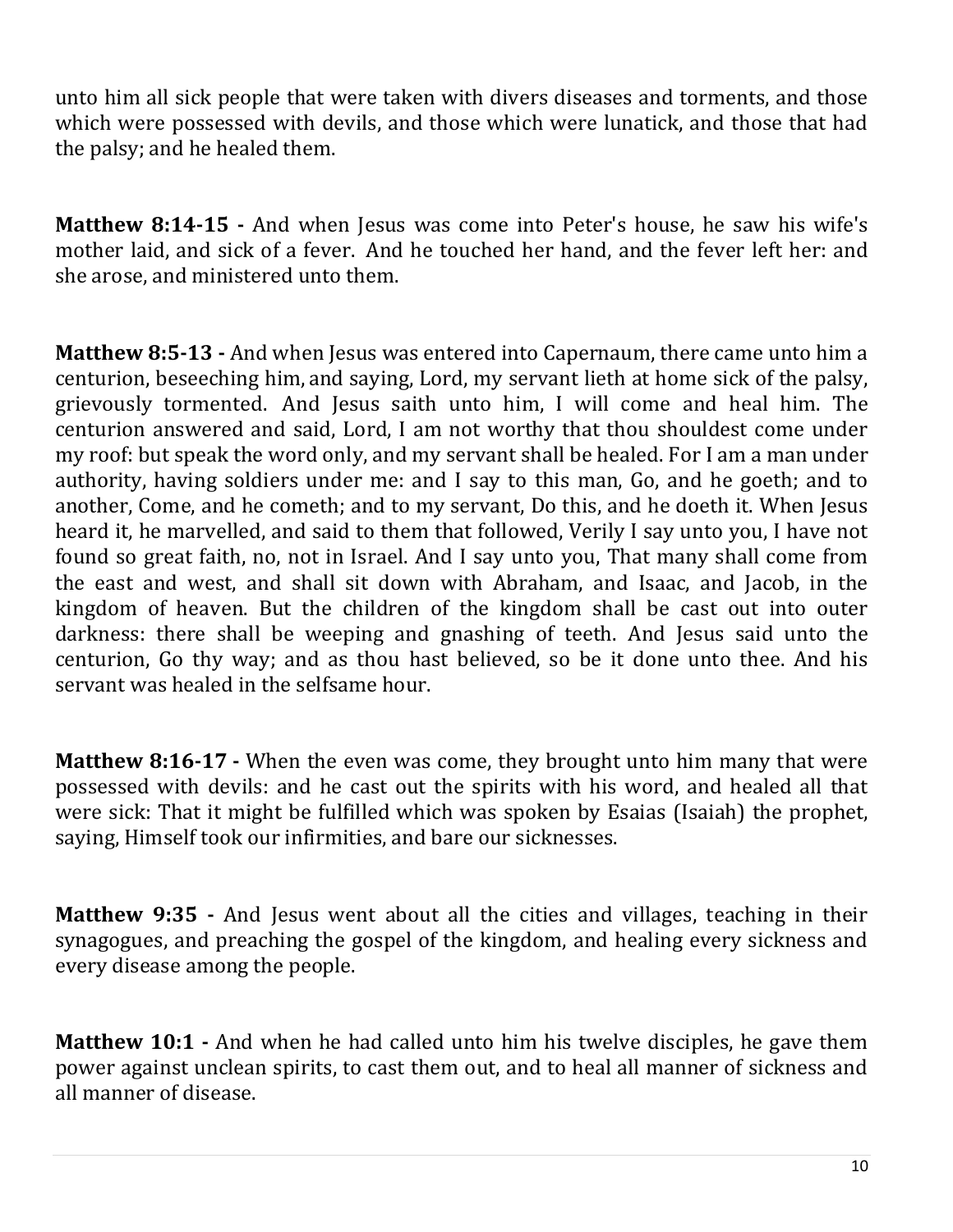**Matthew 10:8 -** Heal the sick, cleanse the lepers, raise the dead, cast out devils: freely ye have received, freely give.

**Matthew 12:15 -** But when Jesus knew it, he withdrew himself from thence: and great multitudes followed him, and he healed them all;

**Matthew 12:22 -** Then was brought unto him one possessed with a devil, blind, and dumb: and he healed him, insomuch that the blind and dumb both spake and saw.

**Matthew 14:14 -** And Jesus went forth, and saw a great multitude, and was moved with compassion toward them, and he healed their sick.

**Matthew 15:22-28 -** And, behold, a woman of Canaan came out of the same coasts, and cried unto him, saying, Have mercy on me, O Lord, thou son of David; my daughter is grievously vexed with a devil. But he answered her not a word. And his disciples came and besought him, saying, Send her away; for she crieth after us. But he answered and said, I am not sent but unto the lost sheep of the house of Israel. Then came she and worshipped him, saying, Lord, help me. But he answered and said, It is not meet to take the children's bread, and to cast it to dogs. And she said, Truth, Lord: yet the dogs eat of the crumbs which fall from their masters' table. Then Jesus answered and said unto her, O woman, great is thy faith: be it unto thee even as thou wilt. And her daughter was made whole from that very hour.Then Jesus answered and said unto her, O woman, great is thy faith: be it unto thee even as thou wilt. And her daughter was made whole from that very hour.

**Matthew 15:30-31 -** And great multitudes came unto him, having with them those that were lame, blind, dumb, maimed, and many others, and cast them down at Jesus' feet; and he healed them: Insomuch that the multitude wondered, when they saw the dumb to speak, the maimed to be whole, the lame to walk, and the blind to see: and they glorified the God of Israel.

**Matthew 19:2 -** And great multitudes followed him; and he healed them there.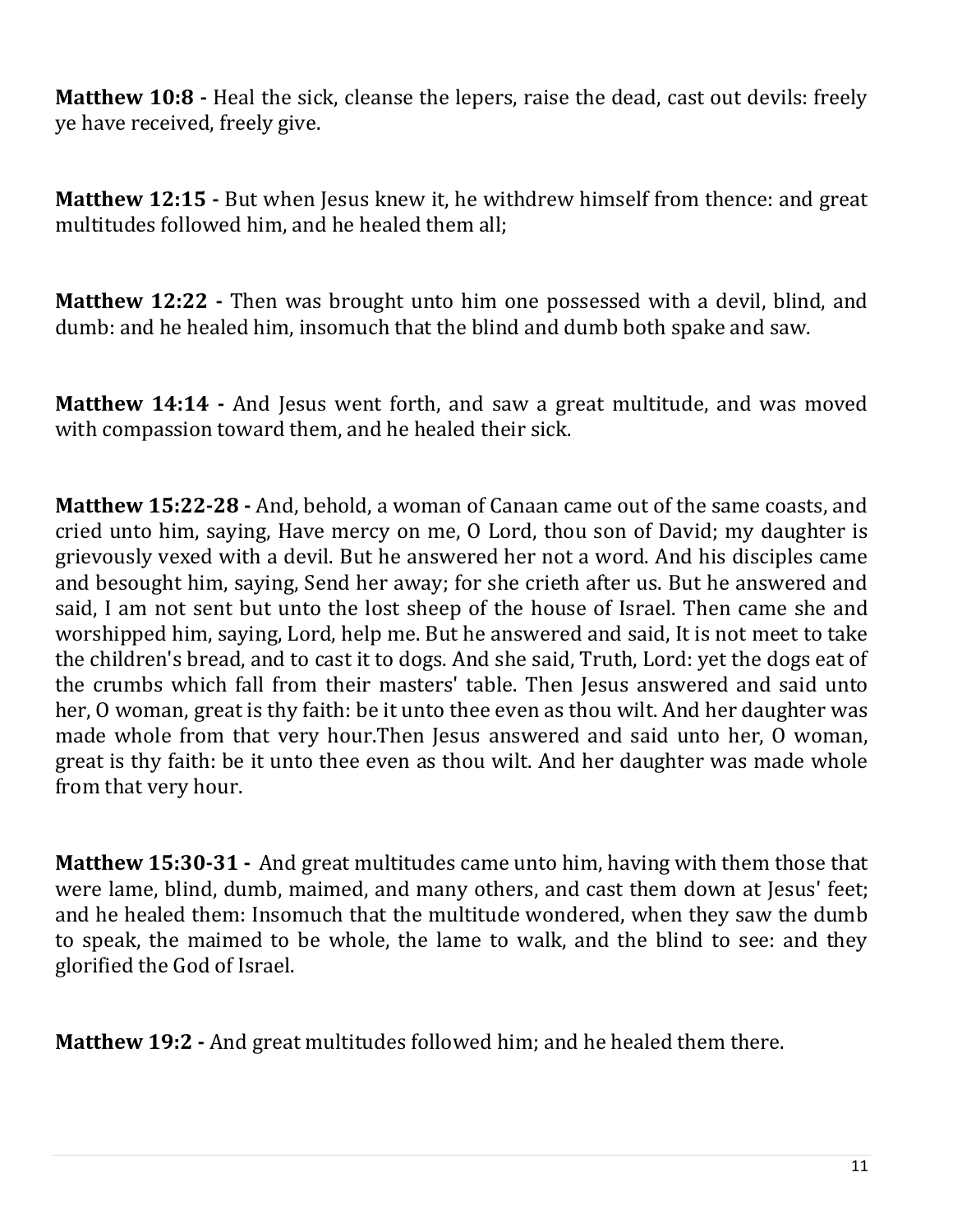**Matthew 21:14 -** And the blind and the lame came to him in the temple; and he healed them.

**Mark 1:34 -** And he healed many that were sick of divers diseases, and cast out many devils; and suffered not the devils to speak, because they knew him.

**Mark 2:1-12 -** And again he entered into Capernaum after some days; and it was noised that he was in the house. And straightway many were gathered together, insomuch that there was no room to receive them, no, not so much as about the door: and he preached the word unto them. And they come unto him, bringing one sick of the palsy, which was borne of four. And when they could not come nigh unto him for the press, they uncovered the roof where he was: and when they had broken it up, they let down the bed wherein the sick of the palsy lay. When Jesus saw their faith, he said unto the sick of the palsy, Son, thy sins be forgiven thee. But there was certain of the scribes sitting there, and reasoning in their hearts, why doth this man thus speak blasphemies? who can forgive sins but God only? And immediately when Jesus perceived in his spirit that they so reasoned within themselves, he said unto them, Why reason ye these things in your hearts? Whether is it easier to say to the sick of the palsy, Thy sins be forgiven thee; or to say, Arise, and take up thy bed, and walk? But that ye may know that the Son of man hath power on earth to forgive sins, (he saith to the sick of the palsy,) I say unto thee, Arise, and take up thy bed, and go thy way into thine house. And immediately he arose, took up the bed, and went forth before them all; insomuch that they were all amazed, and glorified God, saying, We never saw it on this fashion.

**Mark 3:10 -** For he had healed many; insomuch that they pressed upon him for to touch him, as many as had plagues.

**Mark 3:14-15 -** And he ordained twelve, that they should be with him, and that he might send them forth to preach, and to have power to heal sicknesses, and to cast out devils:

**Mark 5:22-42 -** And, behold, there cometh one of the rulers of the synagogue, Jairus by name; and when he saw him, he fell at his feet, and besought him greatly, saying, My little daughter lieth at the point of death: I pray thee, come and lay thy hands on her, that she may be healed; and she shall live. And Jesus went with him; and much people followed him, and thronged him. And a certain woman, which had an issue of blood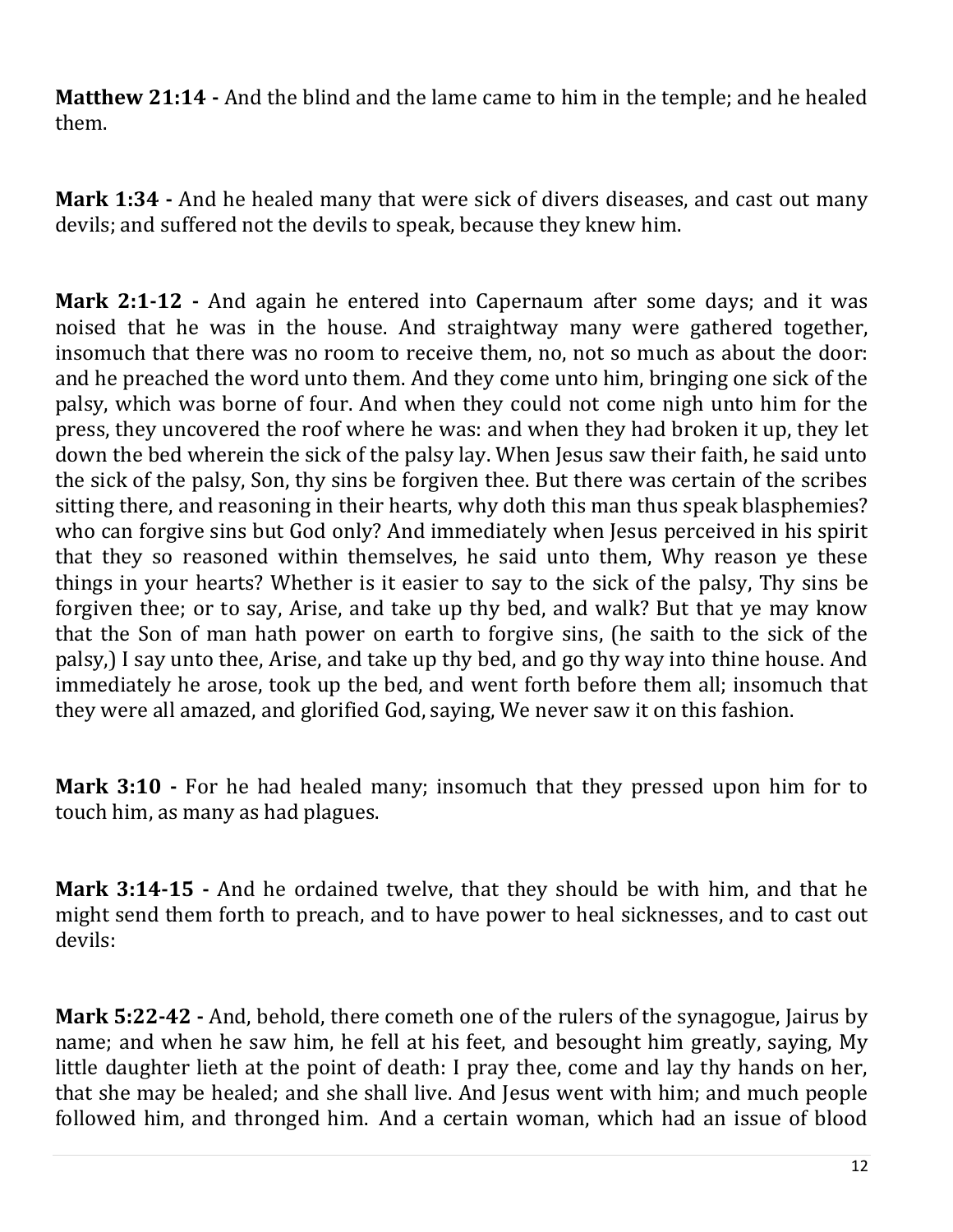twelve years, and had suffered many things of many physicians, and had spent all that she had, and was nothing bettered, but rather grew worse, when she had heard of Jesus, came in the press behind, and touched his garment. For she said, If I may touch but his clothes, I shall be whole. And straightway the fountain of her blood was dried up; and she felt in her body that she was healed of that plague. And Jesus, immediately knowing in himself that virtue had gone out of him, turned him about in the press, and said, Who touched my clothes? And his disciples said unto him, Thou seest the multitude thronging thee, and sayest thou, Who touched me? And he looked round about to see her that had done this thing. But the woman fearing and trembling, knowing what was done in her, came and fell down before him, and told him all the truth. And he said unto her, Daughter, thy faith hath made thee whole; go in peace, and be whole of thy plague. While he yet spake, there came from the ruler of the synagogue's house certain which said, Thy daughter is dead: why troublest thou the Master any further? As soon as Jesus heard the word that was spoken he saith unto the ruler of the synagogue, Be not afraid, only believe. And he suffered no man to follow him, save Peter, and James, and John the brother of James. And he cometh to the house of the ruler of the synagogue, and seeth the tumult, and them that wept and wailed greatly. And when he was come in, he saith unto them, Why make ye this ado, and weep? the damsel is not dead, but sleepeth. And they laughed him to scorn. But when he had put them all out, he taketh the father and the mother of the damsel, and them that were with him, and entereth in where the damsel was lying. And he took the damsel by the hand, and said unto her, Talitha cumi; which is, being interpreted, Damsel, I say unto thee, arise. And straightway the damsel arose, and walked; for she was of the age of twelve years. And they were astonished with a great astonishment.

**Mark 6:13 -** And they cast out many devils, and anointed with oil many that were sick, and healed them.

**Mark 10:46-52 -** And they came to Jericho: and as he went out of Jericho with his disciples and a great number of people, blind Bartimaeus, the son of Timaeus, sat by the highway side begging. And when he heard that it was Jesus of Nazareth, he began to cry out, and say, Jesus, thou son of David, have mercy on me. And many charged him that he should hold his peace: but he cried the more a great deal, Thou son of David, have mercy on me. And Jesus stood still, and commanded him to be called. And they call the blind man, saying unto him, Be of good comfort, rise; he calleth thee. And he, casting away his garment, rose, and came to Jesus. And Jesus answered and said unto him, What wilt thou that I should do unto thee? The blind man said unto him, Lord, that I might receive my sight. And Jesus said unto him, Go thy way; thy faith hath made thee whole. And immediately he received his sight, and followed Jesus in the way.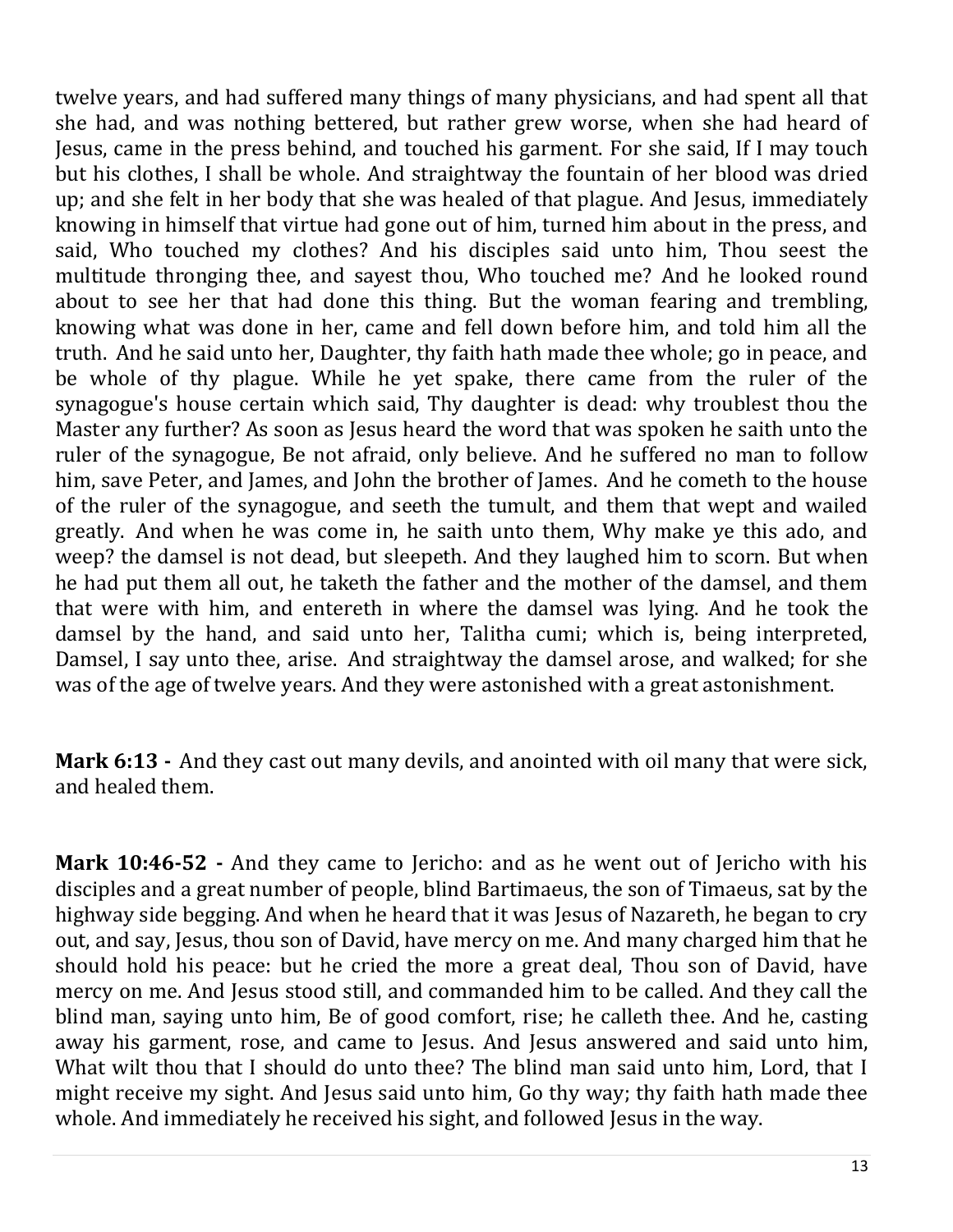**Luke 4:18 -** The Spirit of the Lord is upon me, because he hath anointed me to preach the gospel to the poor; he hath sent me to heal the brokenhearted, to preach deliverance to the captives, and recovering of sight to the blind, to set at liberty them that are bruised,

**Luke 4:40 -** Now when the sun was setting, all they that had any sick with divers diseases brought them unto him; and he laid his hands on every one of them, and healed them.

**Luke 5:15 -**But so much the more went there a fame abroad of him: and great multitudes came together to hear, and to be healed by him of their infirmities.

**Luke 6:17-19 -** And he came down with them, and stood in the plain, and the company of his disciples, and a great multitude of people out of all Judaea and Jerusalem, and from the sea coast of Tyre and Sidon, which came to hear him, and to be healed of their diseases;And they that were vexed with unclean spirits: and they were healed. And the whole multitude sought to touch him: for there went virtue out of him, and healed them all.

**Luke 7:3-10 -** And when he heard of Jesus, he sent unto him the elders of the Jews, beseeching him that he would come and heal his servant. And when they came to Jesus, they besought him instantly, saying, That he was worthy for whom he should do this: For he loveth our nation, and he hath built us a synagogue. Then Jesus went with them. And when he was now not far from the house, the centurion sent friends to him, saying unto him, Lord, trouble not thyself: for I am not worthy that thou shouldest enter under my roof:Wherefore neither thought I myself worthy to come unto thee: but say in a word, and my servant shall be healed. For I also am a man set under authority, having under me soldiers, and I say unto one, Go, and he goeth; and to another, Come, and he cometh; and to my servant, Do this, and he doeth it. When Jesus heard these things, he marvelled at him, and turned him about, and said unto the people that followed him, I say unto you, I have not found so great faith, no, not in Israel. And they that were sent, returning to the house, found the servant whole that had been sick. **Luke 8:36 -** They also which saw it told them by what means he that was possessed of the devils was healed.

**Luke 8:43-47 -** And a woman having an issue of blood twelve years, which had spent all her living upon physicians, neither could be healed of any, Came behind him, and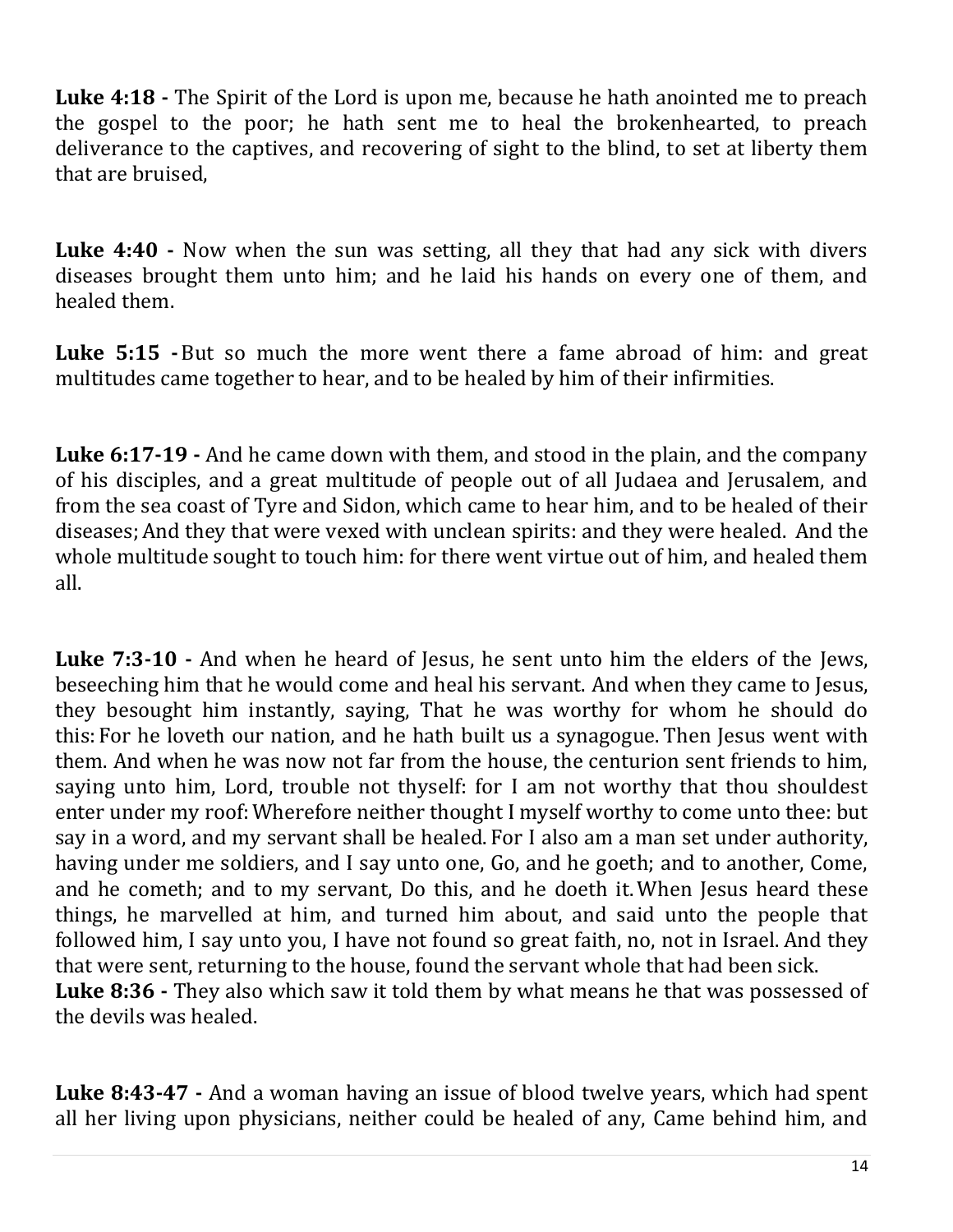touched the border of his garment: and immediately her issue of blood stanched. And Jesus said, Who touched me? When all denied, Peter and they that were with him said, Master, the multitude throng thee and press thee, and sayest thou, Who touched me? And Jesus said, Somebody hath touched me: for I perceive that virtue is gone out of me. And when the woman saw that she was not hid, she came trembling, and falling down before him, she declared unto him before all the people for what cause she had touched him, and how she was healed immediately. And he said unto her, Daughter, be of good comfort: thy faith hath made thee whole; go in peace.

**Luke 9:2 -** And he sent them to preach the kingdom of God, and to heal the sick.

**Luke 9:6 -** And they departed, and went through the towns, preaching the gospel, and healing every where.

**Luke 9:11 -** And the people, when they knew it, followed him: and he received them, and spake unto them of the kingdom of God, and healed them that had need of healing.

**Luke 9:38-42 -** And, behold, a man of the company cried out, saying, Master, I beseech thee, look upon my son: for he is mine only child. And, lo, a spirit taketh him, and he suddenly crieth out; and it teareth him that he foameth again, and bruising him hardly departeth from him. And I besought thy disciples to cast him out; and they could not.And Jesus answering said, O faithless and perverse generation, how long shall I be with you, and suffer you? Bring thy son hither. And as he was yet a coming, the devil threw him down, and tare him. And Jesus rebuked the unclean spirit, and healed the child, and delivered him again to his father.

**Luke 10:9 -** And heal the sick that are therein, and say unto them, The kingdom of God is come nigh unto you.

**Luke 17:12-15 -** And as he entered into a certain village, there met him ten men that were lepers, which stood afar off:And they lifted up their voices, and said, Jesus, Master, have mercy on us.And when he saw them, he said unto them, Go shew yourselves unto the priests. And it came to pass, that, as they went, they were cleansed.And one of them, when he saw that he was healed, turned back, and with a loud voice glorified God,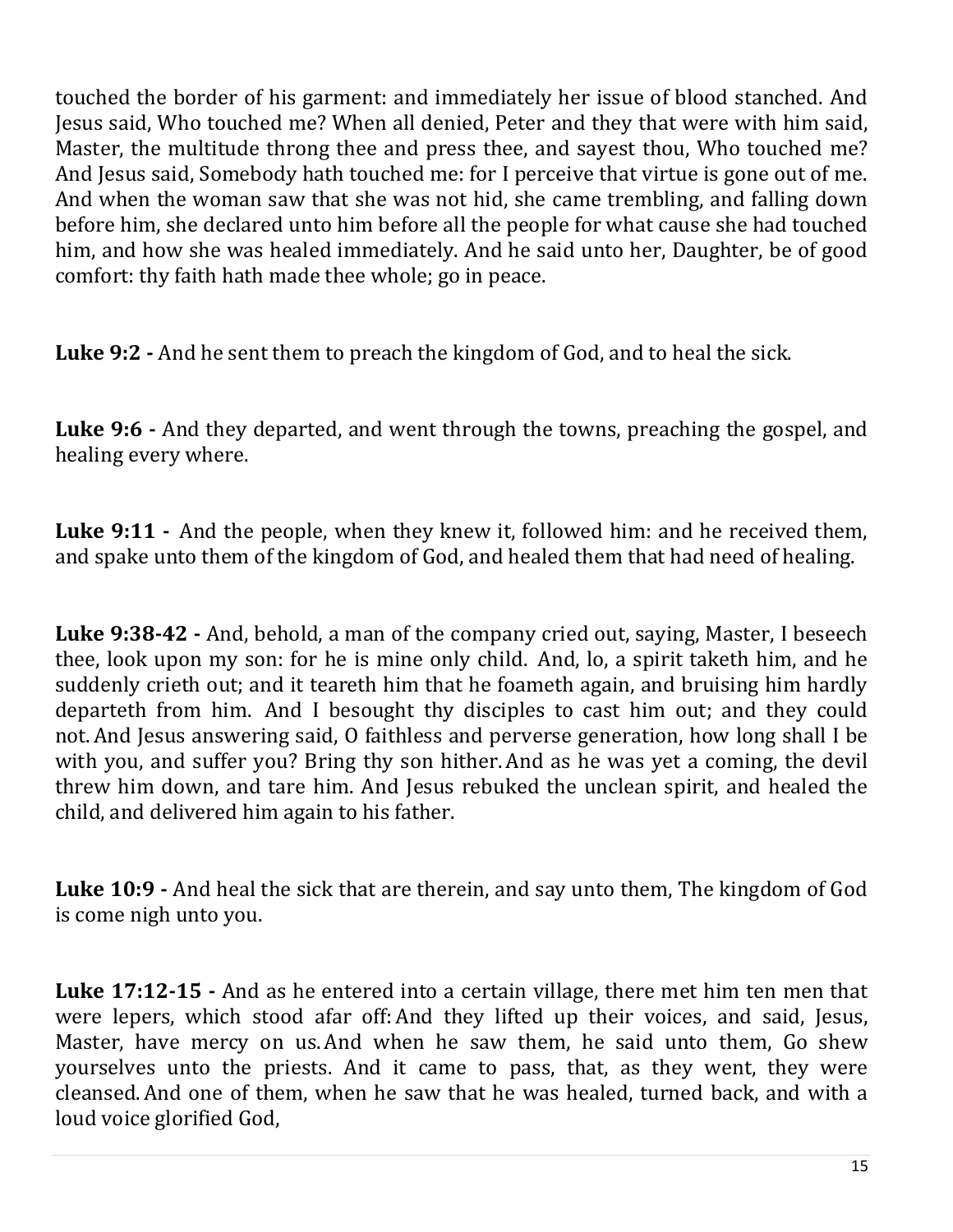**Acts 3:1-9 -** Now Peter and John went up together into the temple at the hour of prayer, being the ninth hour.And a certain man lame from his mother's womb was carried, whom they laid daily at the gate of the temple which is called Beautiful, to ask alms of them that entered into the temple; Who seeing Peter and John about to go into the temple asked an alms.And Peter, fastening his eyes upon him with John, said, Look on us.And he gave heed unto them, expecting to receive something of them. Then Peter said, Silver and gold have I none; but such as I have give I thee: In the name of Jesus Christ of Nazareth rise up and walk.And he took him by the right hand, and lifted him up: and immediately his feet and ankle bones received strength. And he leaping up stood, and walked, and entered with them into the temple, walking, and leaping, and praising God.And all the people saw him walking and praising God:

**Acts 5:15-16 -** Insomuch that they brought forth the sick into the streets, and laid them on beds and couches, that at the least the shadow of Peter passing by might overshadow some of them. There came also a multitude out of the cities round about unto Jerusalem, bringing sick folks, and them which were vexed with unclean spirits: and they were healed every one.

**Acts 8:5-8 -** Then Philip went down to the city of Samaria, and preached Christ unto them.And the people with one accord gave heed unto those things which Philip spake, hearing and seeing the miracles which he did. For unclean spirits, crying with loud voice, came out of many that were possessed with them: and many taken with palsies, and that were lame, were healed.And there was great joy in that city.

**Acts 9:33-34 -** And there he found a certain man named Aeneas, which had kept his bed eight years, and was sick of the palsy. And Peter said unto him, Aeneas, Jesus Christ maketh thee whole: arise, and make thy bed. And he arose immediately.

**Acts 10:38 -** How God anointed Jesus of Nazareth with the Holy Ghost and with power: who went about doing good, and healing all that were oppressed of the devil; for God was with him.

**Acts 14:8-10 -** And there sat a certain man at Lystra, impotent in his feet, being a cripple from his mother's womb, who never had walked: The same heard Paul speak: who stedfastly beholding him, and perceiving that he had faith to be healed, Said with a loud voice, Stand upright on thy feet. And he leaped and walked.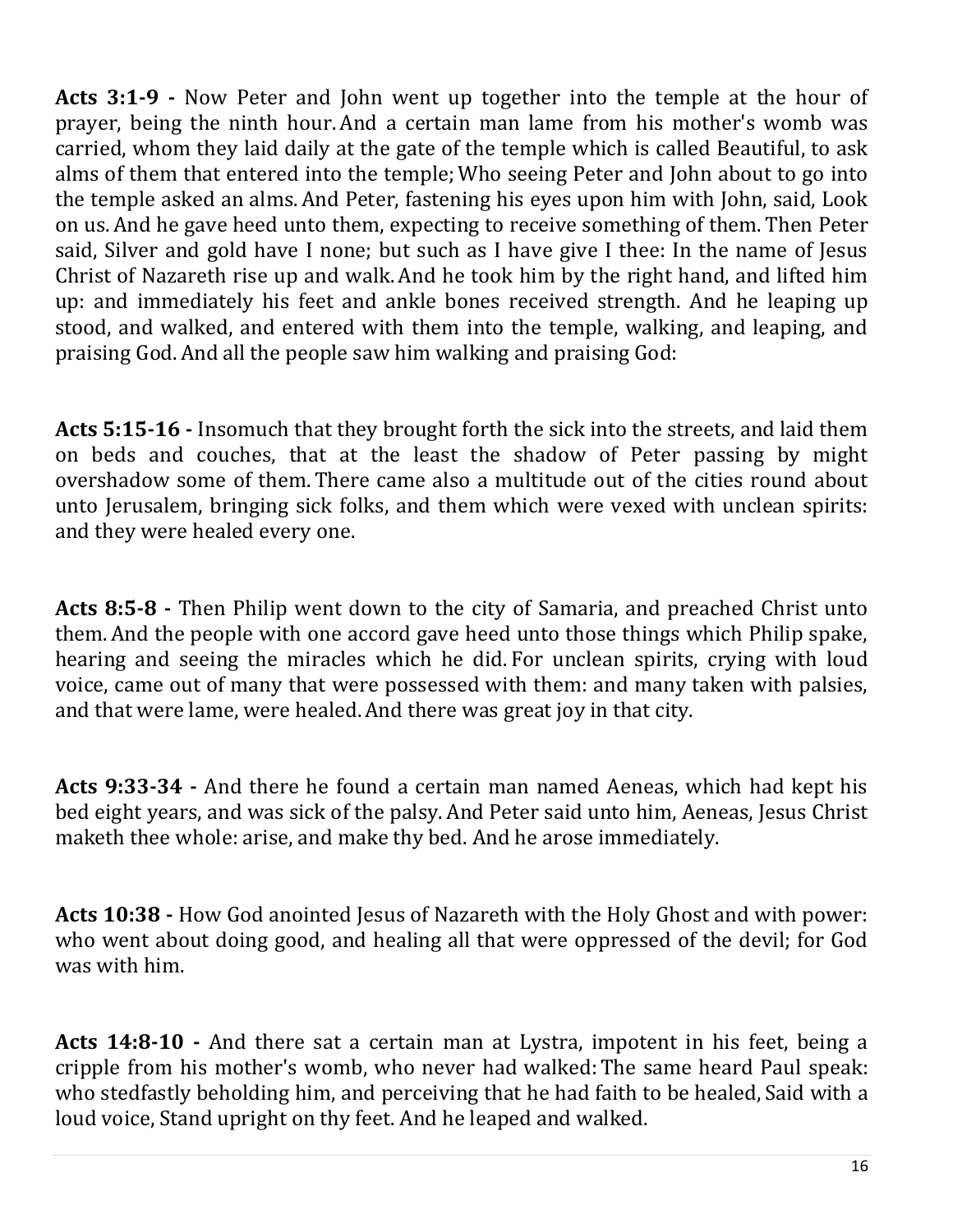**Acts 28:8 -** And it came to pass, that the father of Publius lay sick of a fever and of a bloody flux: to whom Paul entered in, and prayed, and laid his hands on him, and healed him.

**1 Corinthians 12:9 -** To another faith by the same Spirit; to another the gifts of healing by the same Spirit;

**1 Corinthians 12:28 -** And God hath set some in the church, first apostles, secondarily prophets, thirdly teachers, after that miracles, then gifts of healings, helps, governments, diversities of tongues.

**James 5:14-16 -** Is any sick among you? let him call for the elders of the church; and let them pray over him, anointing him with oil in the name of the Lord: And the prayer of faith shall save the sick, and the Lord shall raise him up; and if he have committed sins, they shall be forgiven him. Confess your faults one to another, and pray one for another, that ye may be healed. The effectual fervent prayer of a righteous man availeth much.

**1 Peter 2:24 -** Who his own self bare our sins in his own body on the tree, that we, being dead to sins, should live unto righteousness: by whose stripes ye were healed.

<span id="page-16-0"></span>**3 John 1:2 -** Beloved, I wish above all things that thou mayest prosper and be in health, even as thy soul prospereth.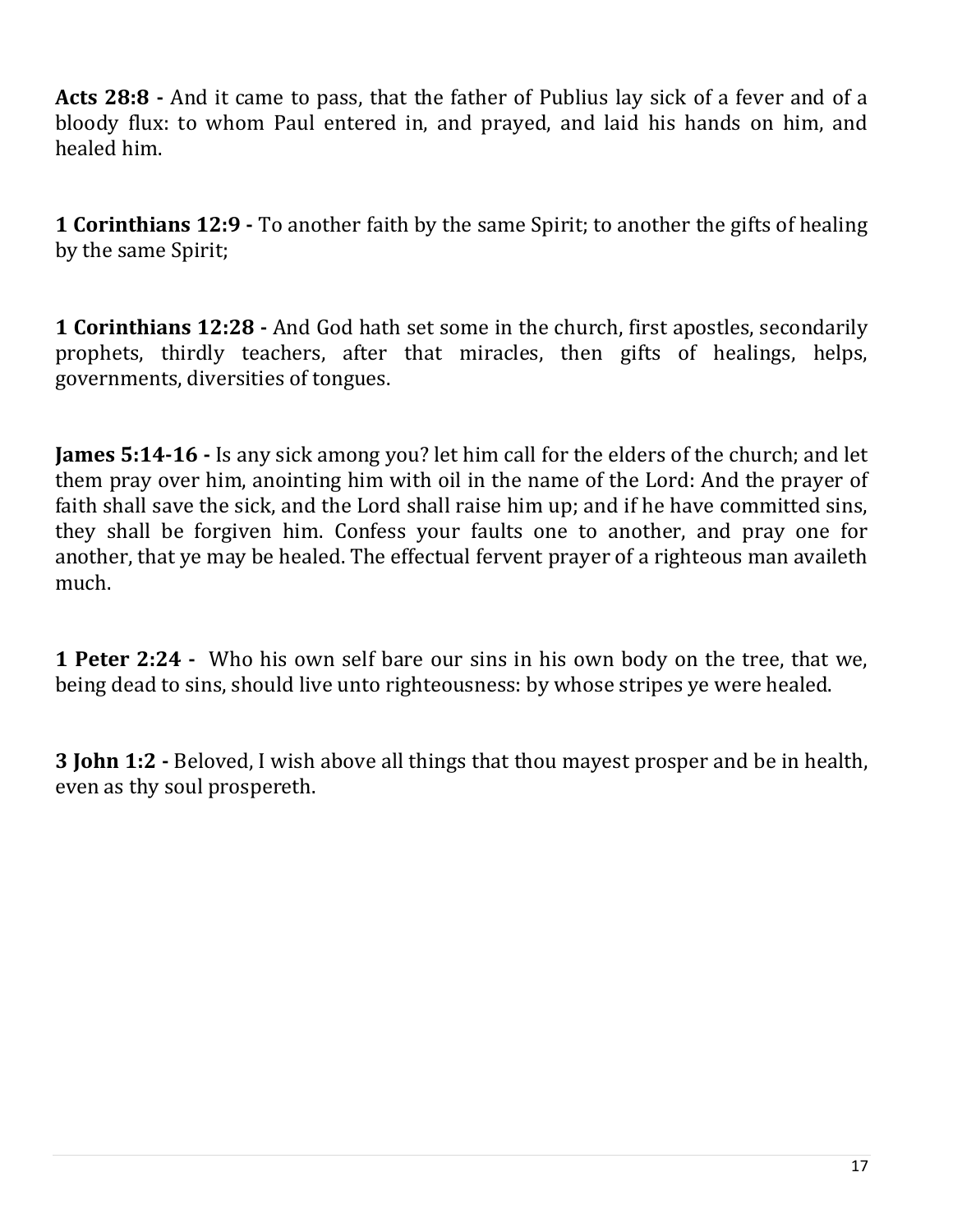## **PRAYERS AND PROCLAMATIONS OF FAITH**

*Please understand that these are not formula prayers. Healing is received by faith, not by how many prayers are said or following a specific formula. That being said, some people wonder, "How do I pray?" or "I don't know what to pray."*

*Below are simply ideas and a starting point for you as you pray for yourself or someone else. Declare your prayers and proclamations out loud.*

**Proclamation 1 -** HEAVENLY FATHER, thank You for making known to me Your plan of salvation and healing plan. Thank You that Jesus has purchased my freedom and redeemed me from the curse of the law. Thank-you that He bore my sickness and pains and that by His stripes, I am healed. Thank you, Father, that I do not need to bare my sin or sickness, that they were carried and fully paid for by Jesus. I declare in faith that Jesus took upon Himself all of my infirmities and suffered all my pains so that I can be completely free and healed. Father, I come in faith according to Your word, knowing that You always accomplish your word and fulfill Your promise. It is you who said, I am the Lord that heals you. Therefore, I declare in faith and receive the promise of healing for my body now. Thank-you that the very root of my sickness is destroyed and that, according to Jesus' promise, I shall have life. Your life is mine. Your strength and health is mine. I am saved, and I am healed. I shall walk in Your new life and health because You are my life, you are all that I need. You are with me and in me. In Jesus Name.

#### *Insert your own name or the name of the person you are praying for in the blank line.*

**Proclamation 2 -** Jesus took infirmities and bore your/my sicknesses so have no need to bear them. Therefore, in Jesus name, I refuse to allow sickness to dominate your/my body. The life of God flows within bringing healing to every fiber of your/my being.

**Proclamation 3 -** The same Spirit that raised Jesus from the dead dwells in permeating the life of Christ through \_\_\_\_\_\_\_\_\_\_ body, sending healing throughout your/my body in Jesus name.